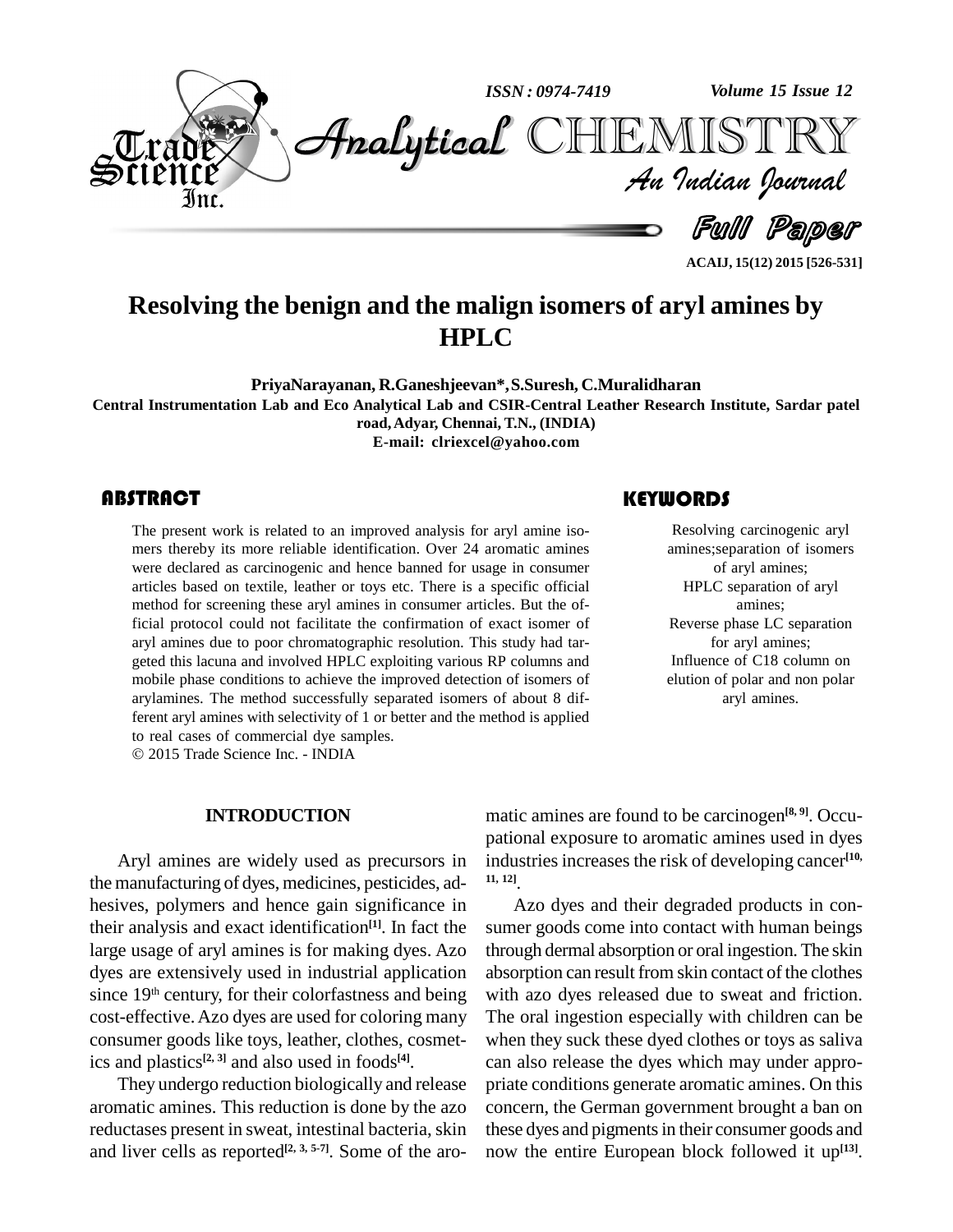# Full Paper

This ban list encompassed 24 arylamines as of now. Accordingly, the dyed articles when directly comes into contact with human skin should not produce any of those amines in the list and the current method detection limit is  $30 \text{ mgkg}$ <sup>1</sup> which is notified as the will b tolerance limit **[14]**.

The IUC/IULTCS official procedure for deter mination of aryl amines in leather is mainly by using HPLC and it included the alternative methods like capillary electrophoresis, TLC and GCMS **[14]**. All the aryl amines notified as carcinogens have one or more isomers which are all not in ban list as the ban is for only one isomeric form except the case of xylidines which has 2 of its isomers in ban list.The structural activity relationship of aryl amines plays an important role in deciding the carcinogenity of aryl amines<sup>[15]</sup>. Hence, we need to study the isomeric matog form of these analytes that is facilitated mainly by good separation of these aryl amines. For which, neither does the official method<sup>[14]</sup> nor does any  $\Delta_{\text{max}}$ simple reported procedure serve us. There are no many studies for the isomer separation except that some using capillary electrophoresis (CE) and re ported as mixed miceller chromatography **[16, 17]** the major disadvantage of that is that CE suffers from poor reproducibility. In another study, a few of pairs of aryl amine isomers were analyzed through 2996. The operation and data processing was done<br>derivatization and followed by GC-MS<sup>[18]</sup> But in by Empower software from Water's Instruments derivatization and followed by GC-MS **[18]**. But in this proposed study, the method developed is based on HPLC-DAD that is a popular technique with good reducibility and the method is a simple, reliable for column was purchased from Merck, Darmstadt, Ger-<br>deciding the isomeric form of these aryl amines and many; Brownlee spheri-5, RP-18, (5µm), 220x2.1 deciding the isomeric form of these aryl amines and without any derivatization.

# **EXPERIMENTAL**

# **Reagents**

Arylamines isomer standards chosen for separation are: 2,4-Diaminotoluene(24DAT), 2,5- Diaminotoluene(25DAT),2,3-Diaminotoluene (23DAT),2,6-Diaminotoluene (26DAT),3,4- Diaminotoluene (34DAT);2-chloroaniline(2CA),4 chloroaniline (4CA);1-napthylamine(1NAP),2 napthylamine (2NAP); 2-aminobiphenyl(2ABP), 4 aminobiphenyl (4ABP);2,6 xylidine (26XD),2,4 xylidine (24XD),2,5 xylidine (25XD),2,3 xylidine (23XD),3,4 xylidine (34XD), 3,5-xylidine (35XD) ;2,4trimethylaniline(24TMA), 5, 2trimethylaniline (52TMA), 4,6trimethylaniline (46TMA);2 toluidine(2TD), 4-toluidine(4TD). These arylamines will be referred in their addrevaition in the further discussion as given in the bracket. All these arylamines were purchased from Sigma chemicals (St Louis, MO, USA). Extrulet(trade mark of Merck for a diatomaceous earth offered by Merck, Darmstadt, Germany), Sodium dithionite, HPLC grade Acetonitrile were purchased from Merck (Darmstadt, Germany). Hexane was purchased from Qualigens,Mumbai,India. Methyl tert-butyl ether was purchased from J.T.Baker. Water for mobile phase was prepared using Millipore; All other reagents used were analytical grade reagents. Water for chro matography was prepared by using Millipore model Milli-Q Reference which was procured from Merck- EMD Millipore Corporation, Billerica, MA, USA.

# **Apparatus**

High Performance Liquid Chromatography (HPLC) was purchased from Waters Instruments Corporation, Milford, USA. That consisted of Alli ance pump model 2695 incorporating an automated injector and Photo Diode Array detector of model by Empower software from Waterís Instruments 2996. The operation and data processing was done Corpn.

Lichrocart-PuroshpherRP-18e (5µm) 250x4mm column was purchased from Merck, Darmstadt, Ger- Lichrocart -Puroshpher RP-18e (5µm) 250x4mm<br>column was purchased from Merck, Darmstadt, Ger-<br>many; Brownlee spheri-5, RP-18, (5µm), 220x2.1 mm column was purchased from Perkin<br>Elmer,Norwalk,CT,USA and Kromasil ODS (C18)<br>(5µm) 150x3.2 mm column was purchased from Elmer, Norwalk, CT, USA and Kromasil ODS (C18) Phenomenex,Hyderabad,India.

# **Aryl amines in the banned (suspected carcinogens)list**

(24XD),2,4trimethylaniline(24TMA), 2- toluidine<br>
(2TD).<br> **Sample preparation**<br>
Stock solutions for 8 carcinogenic aryl amines<br> *Analytteal* CHEMISTRY<br> *Analytteal* CHEMISTRY 2,4-Diaminotoluene(24DAT), 4-chloroaniline (4CA), 2-napthylamine (2NAP), 4-aminobiphenyl (4ABP);2,6 xylidine (26XD),2,4 xylidine (2TD).

# **Sample preparation**

Stock solutions for 8 carcinogenic aryl amines

**Analytical** CHEMISTRY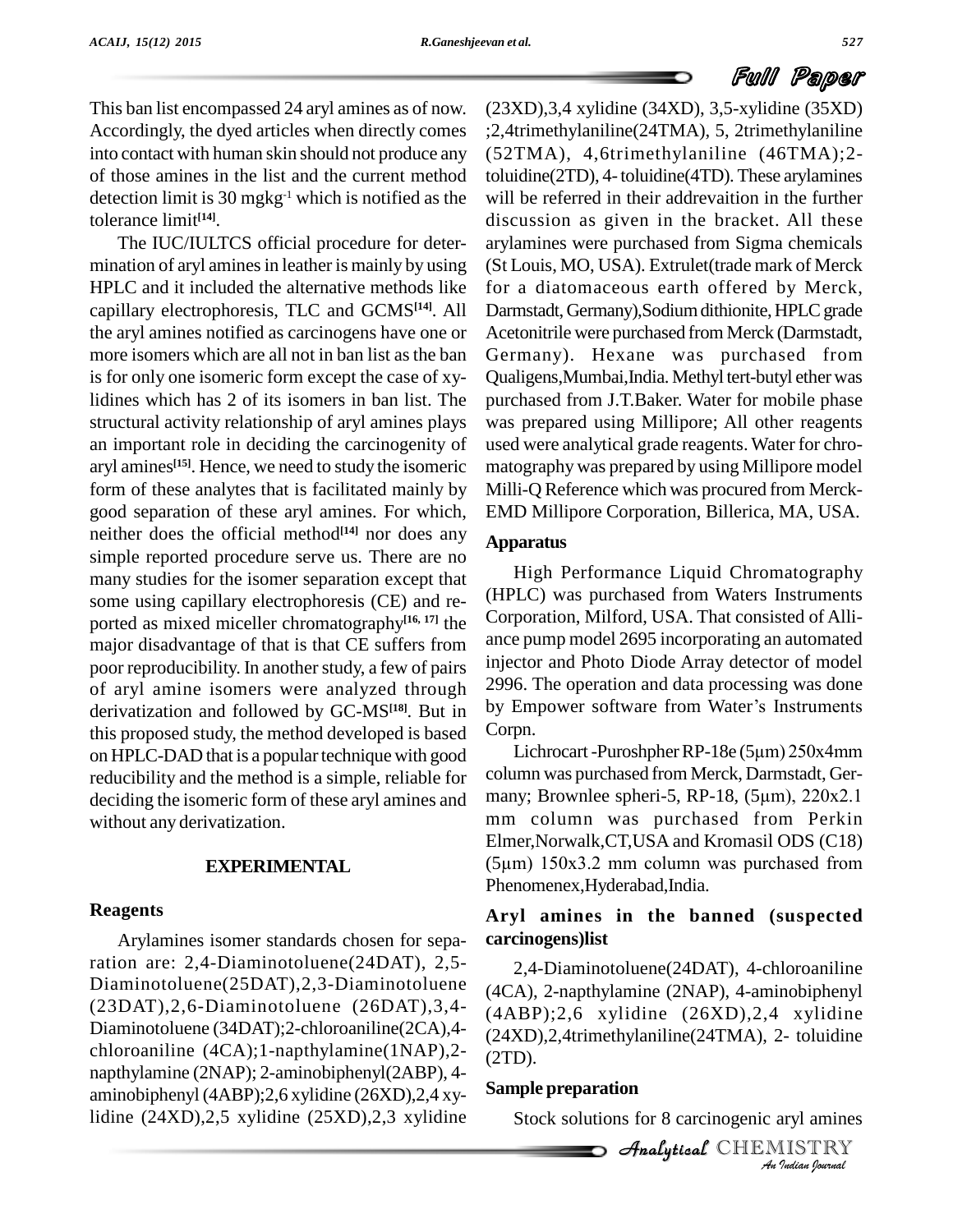| TABLE 1 : Gradient conditions for mobile phase chosen for separation of isomers of Arylamines<br><b>Time</b><br>CAN (%) |    | Water $(\% )$ | Curve |
|-------------------------------------------------------------------------------------------------------------------------|----|---------------|-------|
|                                                                                                                         |    |               |       |
| $\Omega$                                                                                                                | 15 | 85            | $*6$  |
| 20                                                                                                                      | 17 | 83            | 6     |
| 21                                                                                                                      | 17 | 83            | 6     |
| 30                                                                                                                      | 20 | 80            | 6     |
| 34                                                                                                                      | 22 | 78            | 6     |
| 37                                                                                                                      | 25 | 75            | h.    |
| 40                                                                                                                      | 75 | 25            | h.    |
| 43                                                                                                                      | 90 | 10            | h.    |
| 50                                                                                                                      | 15 | 85            | 6     |
| 60                                                                                                                      | 15 | 85            | 6     |

**\*linear gradient programme**

and their corresponding isomers were prepared in dividually in 1000 parts per million (ppm) concentration using HPLC grade acetonitrile; from this stock solution the lower concentration of 15 ppm solution was prepared afresh daily and that was injected into  $HPLC$ .

#### **Application to realsample**

The official procedure adopted for the analysis collection. Sample of 10 $\mu$ l was injected. of the dyes is described in brief as follows:

Analyticalachieved using gentle current of nitrogen. Then, the and xy<br>residue was dissolved in acetonitrile, made up to 2 The se<br>ml, filtered using syringe filter 0.2μ and injected to non-po **I**n acetonitril<br> **In** acetonitril<br> **IISTRY**<br> *IISTRY* About 0.1g of the dye sample was weighed in a 25ml capacity amber colored reagent bottle fitted cinoge About 0.1g of the dye sample was weighed in a<br>25ml capacity amber colored reagent bottle fitted<br>with silicone rubber self-sealing septum. To this, ha 16ml of the sodium citrate buffer of pH 6 and 1ml of disp<br>the octa fluoro benzidine (OFB) (as ISD) were Det<br>added. The contents was kept in an oven set at 70 $\dot{\text{UC}}$ . the octa fluoro benzidine (OFB) (as ISD) were Once the temperature reached, about 0.5g of the so dium dithionite dissolved in 2.5ml of water was injected. A similar second injection of dithionite was done after 15 minutes, which was then cooled. The contents were loaded onto a Solid phase extraction column packed with a diatomaceous material called Extralute to rid of the many organic contaminants from the sample that are hydrophobic. Aryl amines were eluted from the column using methyl tert-butyl ether for 3 times. The ethereal extracts were com bined and concentrated using rotor vapour to near dryness. The final complete evaporation was residue was dissolved in acetonitrile, made up to 2 HPLC.

CHEMISTRY COMPANY

#### **HPLC conditions**

A gradient mobile phase composition based on acetonitrile and water was used.The details of the gradient composition is given in TABLE 1. The flow rate was kept at 0.7ml/min for this set of isomers. The PDAdetector was set at wavelengths of<br>240nm, 280nm and 305nm along with spectrum<br>collection. Sample of 10µl was injected. 240nm,280nm and 305nm along with spectrum

#### **Safety Measures**

Many of these aryl amines are declared as car cinogenic substances and hence these should be handled with all safety measures and precaution; and disposed as per the local regulatory procedures. Detailed safety guidelines should be provided in the work place in the event of any spillage or contact by the analyst.

#### **RESULTSAND DISCUSSION**

#### **Purosphere column**

Separation of isomers of aryl amines was done by employing "LiChrocart Purospher RP-18e". It was observed that not all isomers were separated using this column. In this attempt, diaminotoluene, which is of 5 isomers was separated along with 2 isomers of toludines and naphthylamines were separated. The remaining cases of aminobiphenyls, trimethylamines and xylidines were not separated by this column. The separation of isomers of polar to moderately non-polar aryl amines was achieved by this column bearing a carbon load of 18% (that is

Full Paper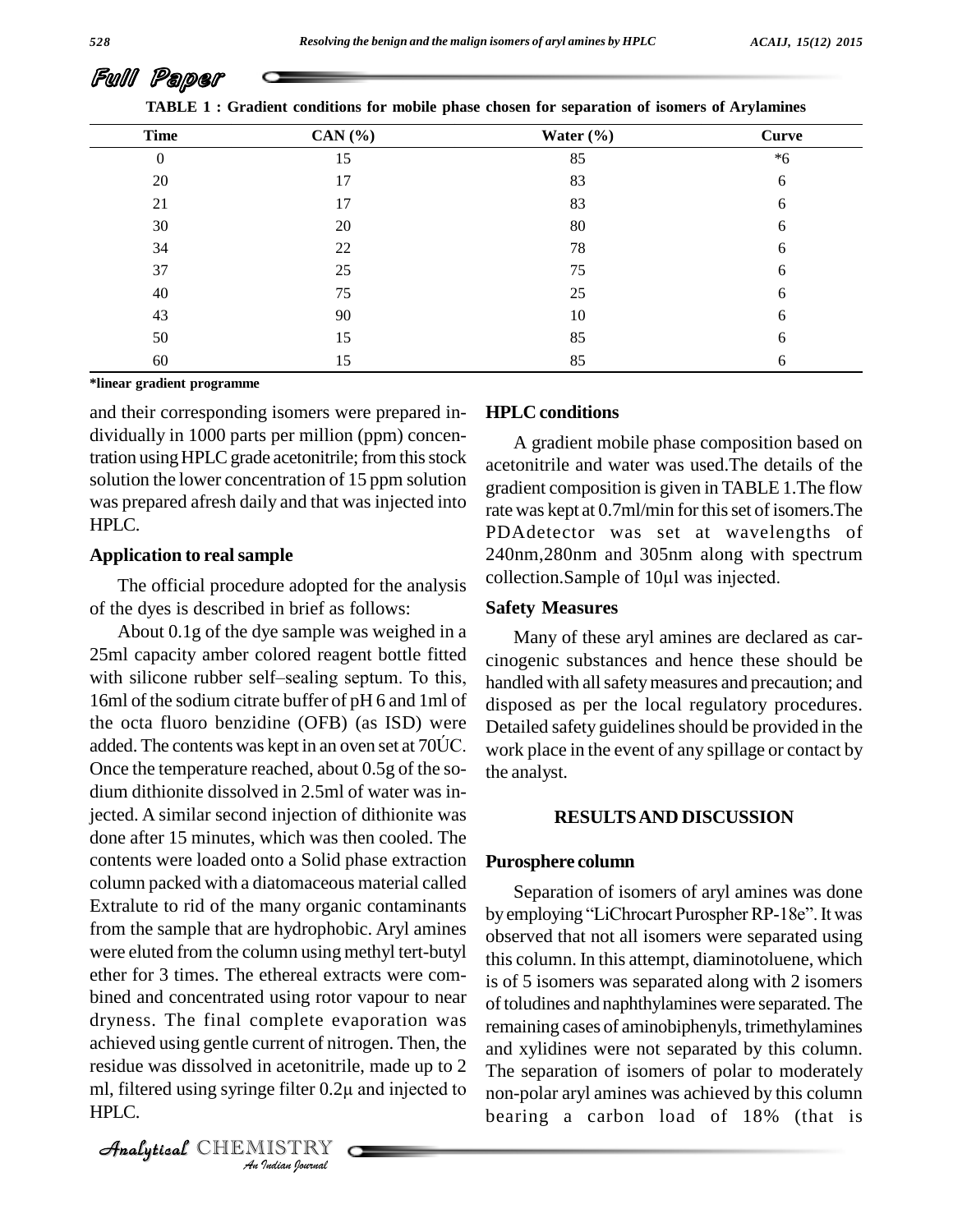

 $C_{18}$ derivatization through silanization of silica) while isomers of relatively higher nonpolar arylamines were not resolved. The gradient program detailed in TABLE.1 was used for the separation and when further attempts involving number of variations of gradient compositions done the desired results were not achieved.

# **Brownlee Spheri RP18 column**

The carbon loading of this column is claimed to be 14%. When the separation was tried using The carbon loading of this column is claimed to<br>be 14%. When the separation was tried using wid<br>Brownlee Column "Spheri-5 RP-18",diamino tolu- mai enes, napthylamines and toludines were separated. But, xylidines,aminobiphenyls and trimethylamine remained unsuccessfully. Even any number of variations mainly with the gradient compositions could not serve.

# **Kromasil column**

est among three columns tried in this study. When separation wastried with this column, using the same gradient composition, all the isomers taken in this study was successfully separated. Even the xylidines which has 6 isomers and not separated in any of the earlier attempts with other columns was successfully separated. All other isomers of chloroaniline, aminobiphenyl, trimethylaniline, napthylamine, and

 $2.6-DAT$  $2,5-DAT$  $2.4-DAT$  $3,4-DAT$ **AU**  $2,3-DAT$ 2.50 3.00 3.50 4.00 4.50 5.00 5.50 6.00 2.00 min

**Figure 1 : Separation of isomers of DAT by KROMASIL ODS**

toludine were separated by this column as shown in Figures 1-7.

The highly polar isomers of diaminotoluene are also observed with good separation. Selectivity was calculated for this Kromasil column and found to be greater than or equal to one as shown in TABLE.2.

# **Significance of carbon load and end capping of RP for arylamines**

deactivation that is also known as "end capping<br>Kromasil is with a carbon load of 19% was high-<br>"(achieved by silanization of those polar reactive) Although the  $C_{18}$  columns in general is found widely used for aryl amine analysis, when the de mand is for the separation of various isomers of basic analytes like aryl amines, only a few stand fast to the demand. In this study, the column Kromasil ODS provided a satisfactory separation which can be attributed to its high carbon loading of 19% as claimed by the manufacturer; also in  $C_{18}$  columns<br>the silencing of the residual hydroxyl groups by base<br>deactivation that is also known as "end capping the silencing of the residual hydroxyl groups by base<br>deactivation that is also known as "end capping<br>"(achieved by silanization of those polar reactive hydroxyls by small alkyl like methyl silanes) is also important. This later is revealed by the separation of highly polar amines like diamino toluenes while the separation of aryl amine isomers of the more non polar ones like trimethyl amines,amino biphe nyls revealed that this high carbon loading helped these analytes. In short, the carbon loading and base deactivation of residual hydroxyl groups are achieved suitably for these basic analytes to a de sirable extent by Kromasil  $C_{18}$  and hence that pro-<br>vided the most satisfactory separation of these



 $\mathcal{A}$ nalytical  $\mathbb{CHEMISTRY}$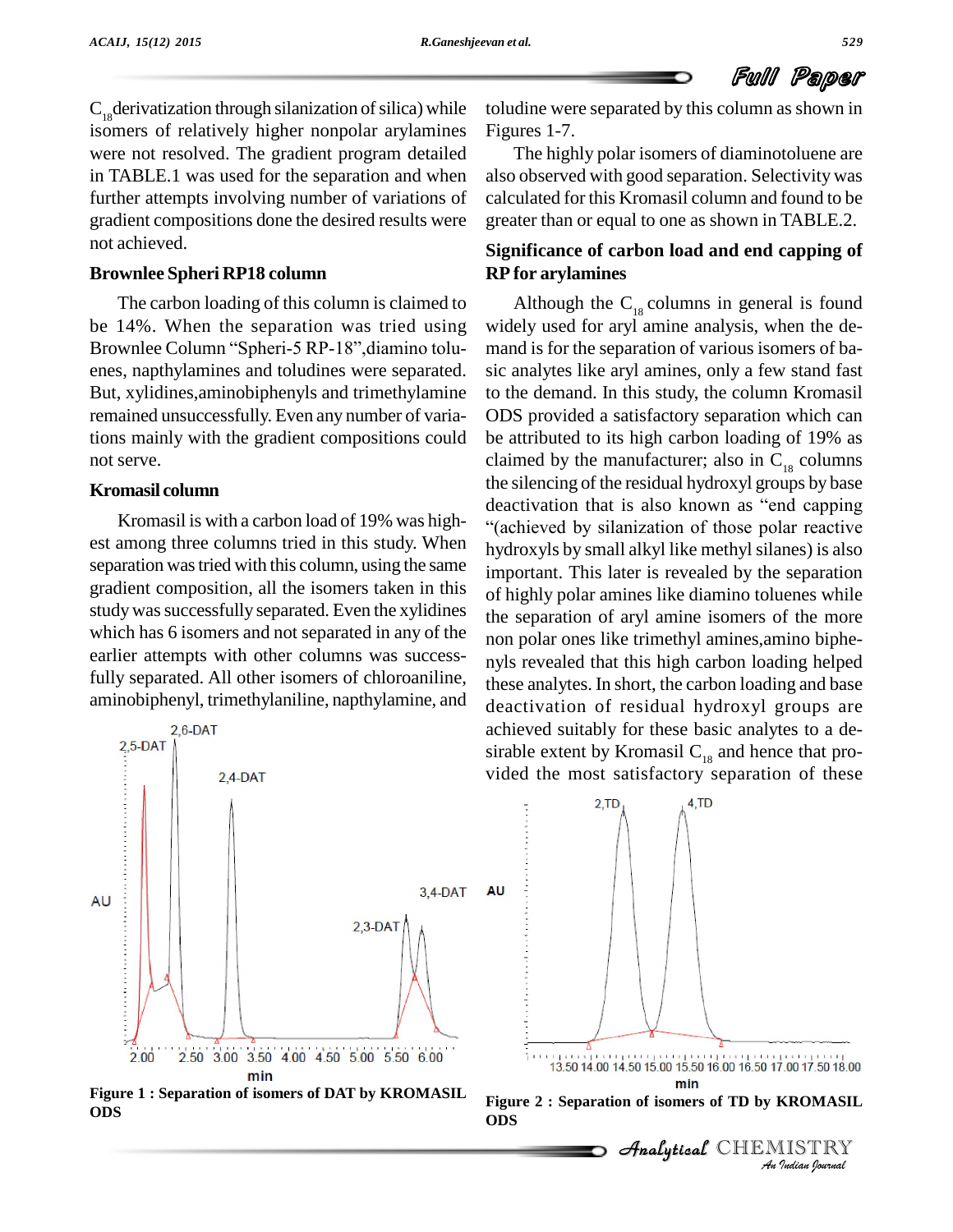



min







**Figure 5 : Separation of isomers of ABP by KROMASIL ODS**





**Figure 6 : Separation of isomers of XD by KROMASIL ODS**



**Figure 7 : Separation of isomers of CA by KROMASIL ODS**

analytes.

AU

#### **Analysis of realsamples**

Two commercial dye samples were found to be positive of toludines when analysed by official European protocol and toludine found was compared to the standard 2-toludine that was in ban list and always run parallely as standard. The retention time wasfound to differ by 0.1min with 4-toludine while the spectrum option by the PDA detector revealed that the two peaks namely 230nm and 280nm differed by 2nm between the two isomers of toludines.